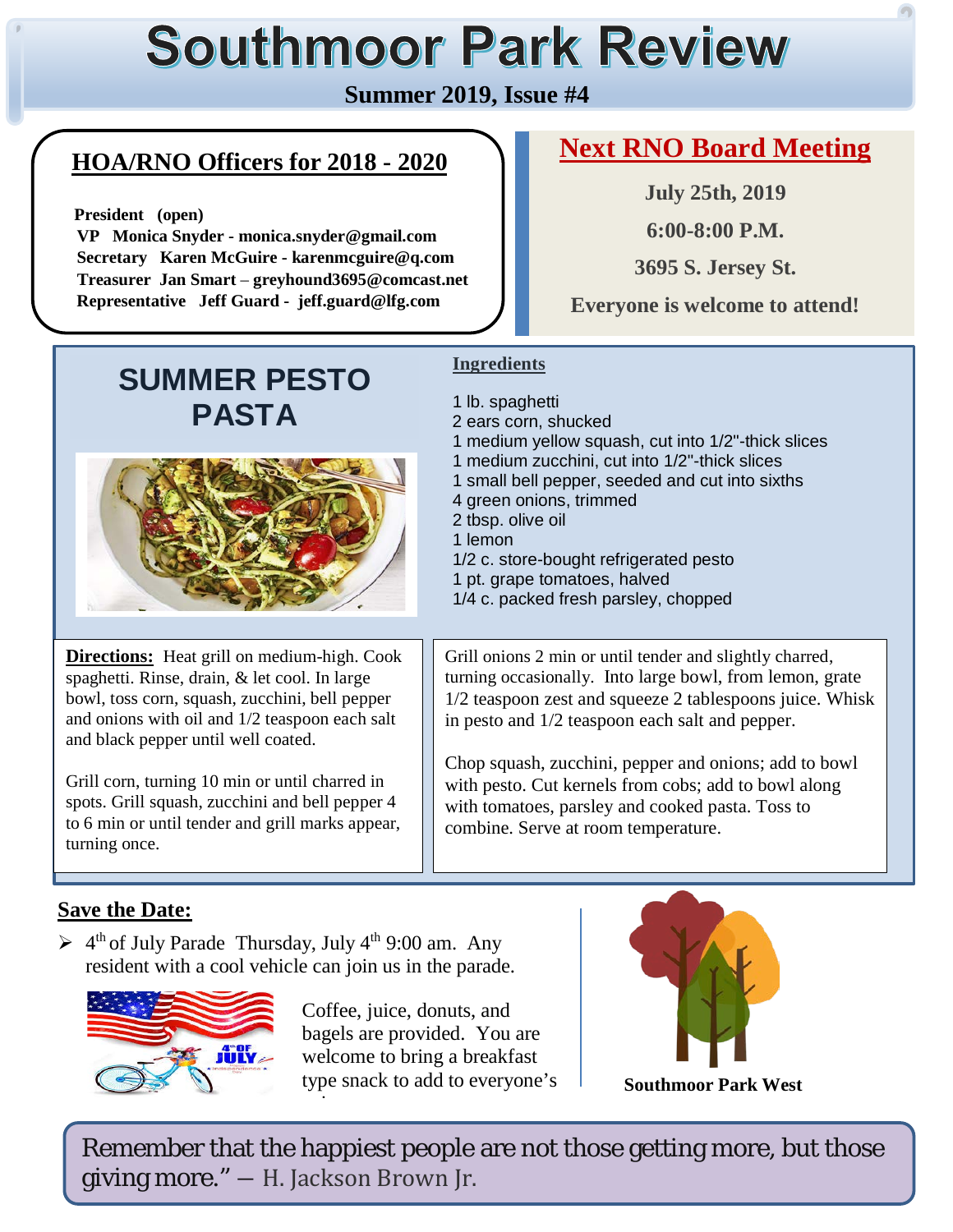#### **Board Volunteer Needed**

Lori Church has resigned as President of the RNO due to moving to the East coast so we are in need of another board member (not necessarily the President's position). Most months require only a couple of hours of investment. Please contact any board member if you are interested in filling this position. This position will last until April, 2020.

#### **Dues**

The RNO will soon be sending out reminders for the 2019 dues. We would like to remind you that these dues allow us to have free neighborhood events along with paying for this newsletter's printing and postage. We encourage you to continue paying the small yearly amount of \$25.00 to continue the following: **Free Summer Kick-Off Event, 4th of July parade for the kids (and adults), communication mailers, Website rental (we maintain at no cost), Ivanhoe island upgrade, City of Denver registration of the RNO, communication signage, and community outreach.**

#### **Summer Kick-Off Event**

This year's event was another fun pancake breakfast featuring local merchants, face painting, and live music. The merchants were Wish Gifts, Elite Chiropractic, Mathnasium, Prose, and Gymboree. Other merchants were there to pass out coupons. The Denver Police Department was there to talk and offer flyers for contact information. The meal was catered by Flippin Flapjacks and included eggs, sausage, fruit, and drinks. Everyone had a great time. Don't forget the 4<sup>th</sup> of July Parade on Thursday morning. There will be coffee, juices, bagels, and residents can bring a breakfast treat to share, too! Anyone with a cool vehicle is encouraged to join the parade.

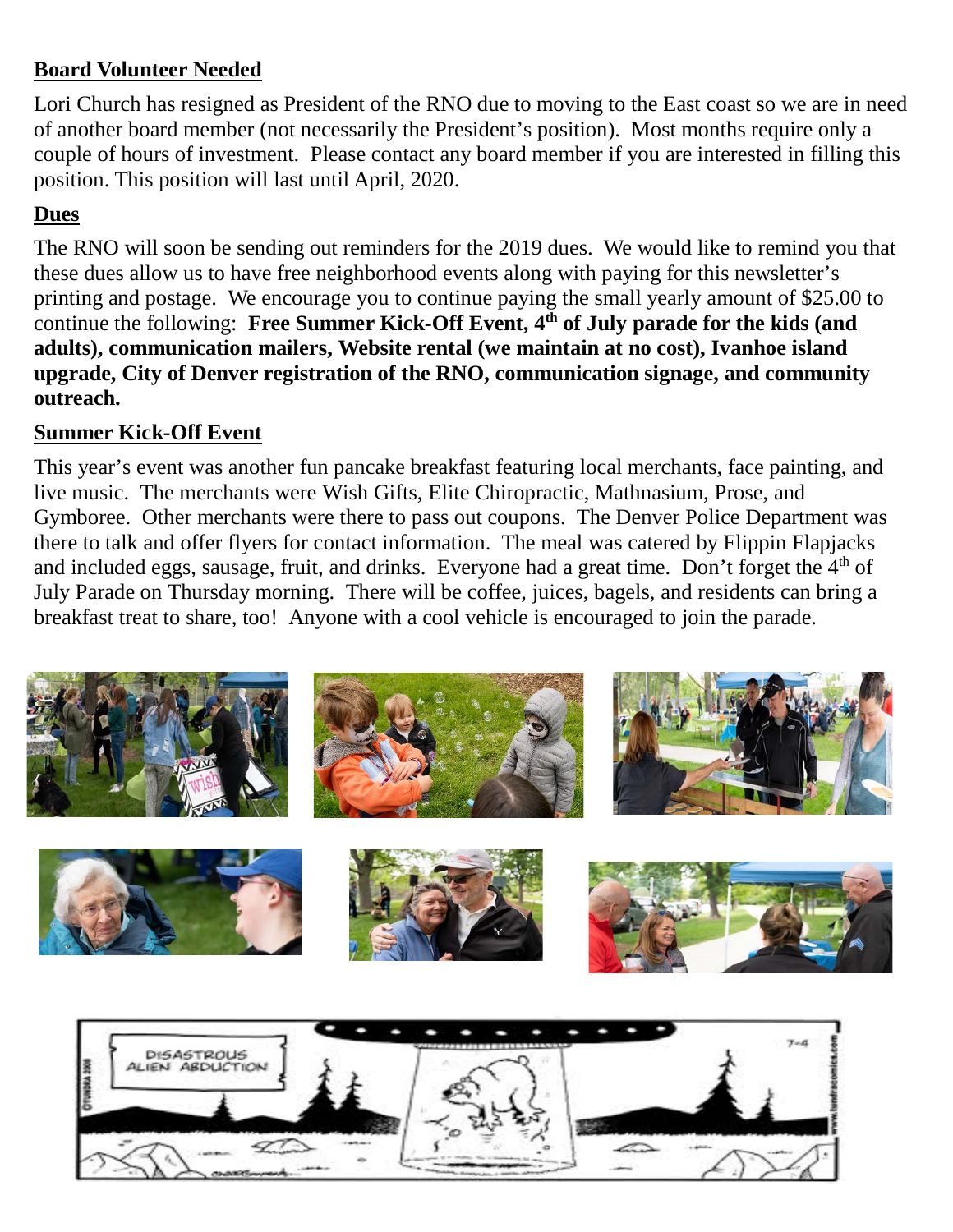#### **Denver (and Southmoor Park West) Recycles**

Did you know **25%** of what Denver residents send to the landfill is recyclable? We also sometimes add the wrong items that should not be included in the purple can. This costs additional time and effort to sort out. If recycled items are tied up in garbage bags, the bags will be thrown out so empty the bags into the can. Please learn what is acceptable and what is not per below. Thank you and keep up the recycling!!!

**Accepted**: Aluminum cans, foil, trays and pie plates. Remove as much food residue as possible. Do not crush aluminum cans. **NO foil bags, such as potato chip bags, NO foil lids, such as off yogurt tubs.**

**Accepted**: All food and beverage cartons, including: Milk (dairy, soy & almond); Juice; Cream; Egg white & egg substitute; Soup & broth; Protein drinks; Eggnog; Wine; Tofu; Small juice boxes; and Ice cream & frozen yogurt are all accepted. Be sure to empty all food & liquid, and remove straws & caps. **NO juice pouches, Do NOT flatten cartons**

**Accepted**: Windowed envelopes, paperclips, stamps, staples, tape, and sticky notes. Limit shredded paper. All shredded paper must be placed in a closed paper bag.

**Accepted:** Opened mail, wrapping paper & greeting cards (non-foiled coated), postcards, index cards & file folders, loose leaf & legal pad paper, stationary, letterhead, copy & typing paper, brochures & glossy ads. **NO plastic wrappers, NO tissue paper, ribbon or bows, NO bubble envelopes or Tyvek® (polyethylene fiber) envelopes, such as some overnight mailing envelopes.**

**Accepted**: Department store "non-glossy" type paper bags are okay, but remove rope handles. Newspapers and magazines (without plastic bags) NO **microwave popcorn bags, NO plastic bags.**

**Accepted**: Paper cups must be bare — all sleeves, lids, straws and stirring sticks must be removed. Cardboard should be flattened or cut into pieces no larger than 2 feet by 2 feet.

**Accepted:** Boxes for cereal, tissues, beverages, food, soap, etc.; Gift, shirt & shoe boxes; Hanging file folders; Paper egg cartons; Paper towel & toilet paper tubes; Frozen food boxes (but not the ones that have a waxy, white coating on the inside). **NO foil coated paperboard.**

**Accepted**: Phone books (Remove bags, plastic wrap and magnets).

**Accepted**: Rigid plastic bottles, jugs, jars, tubs, cups and containers marked with the #1 through #7 in the recycling symbols. **Examples include:** Soda, water, shampoo, & soap bottles; Milk, laundry detergent, & cat litter jugs; Yogurt, sour cream, cottage cheese, & butter tubs; Peanut butter & mayonnaise jars; "To-go" & "take out" plastic drinking cups; Plastic trays like those used for microwave dinners; Clear "Clam-Shell" containers like those used to package strawberries, bakery goods & salads (remove as much of the price sticker from the plastic as possible); and Plastic egg cartons & cookie divider shells. **NO plastic bags, plastic lids or caps, NO Styrofoam, plastic shrink wrap, NO plastic toys or plastic toothpaste type tubes, NO "K-cups" or individual coffee creamers, NO plastic marked as PLA, compostable or made from plant-based materials, NO plastic containers larger than 3 gallons in size.**

**Accepted**: Aerosol cans (must be empty). Labels are okay. Remove plastic caps unless they are part of the can. Spray nozzles are okay. **NO full or partially-full aerosol cans, NO fuel canisters (camping tanks), Do NOT puncture cans.**

**ALSO NOT ACCEPTED:** no garbage, no plastic bags, no Styrofoam of any kind, no toys, no cassettes, DVD's, cd's or plastic cases, no paper plates, no paperback or hardcover books, no bubble wrap or envelops with bubble wrap inside, no ceramics, no candy or food wrappers, no potato chip bags, no garden hoses, no plastic shrink wrap, no toothpaste or hair gel tubes, no fuel canisters, no scrap metal, no plastic flower pots, no glassware or window glass, no yard waste. For more information, go to this web site:

<https://www.denvergov.org/content/denvergov/en/trash-and-recycling/recycling.html>